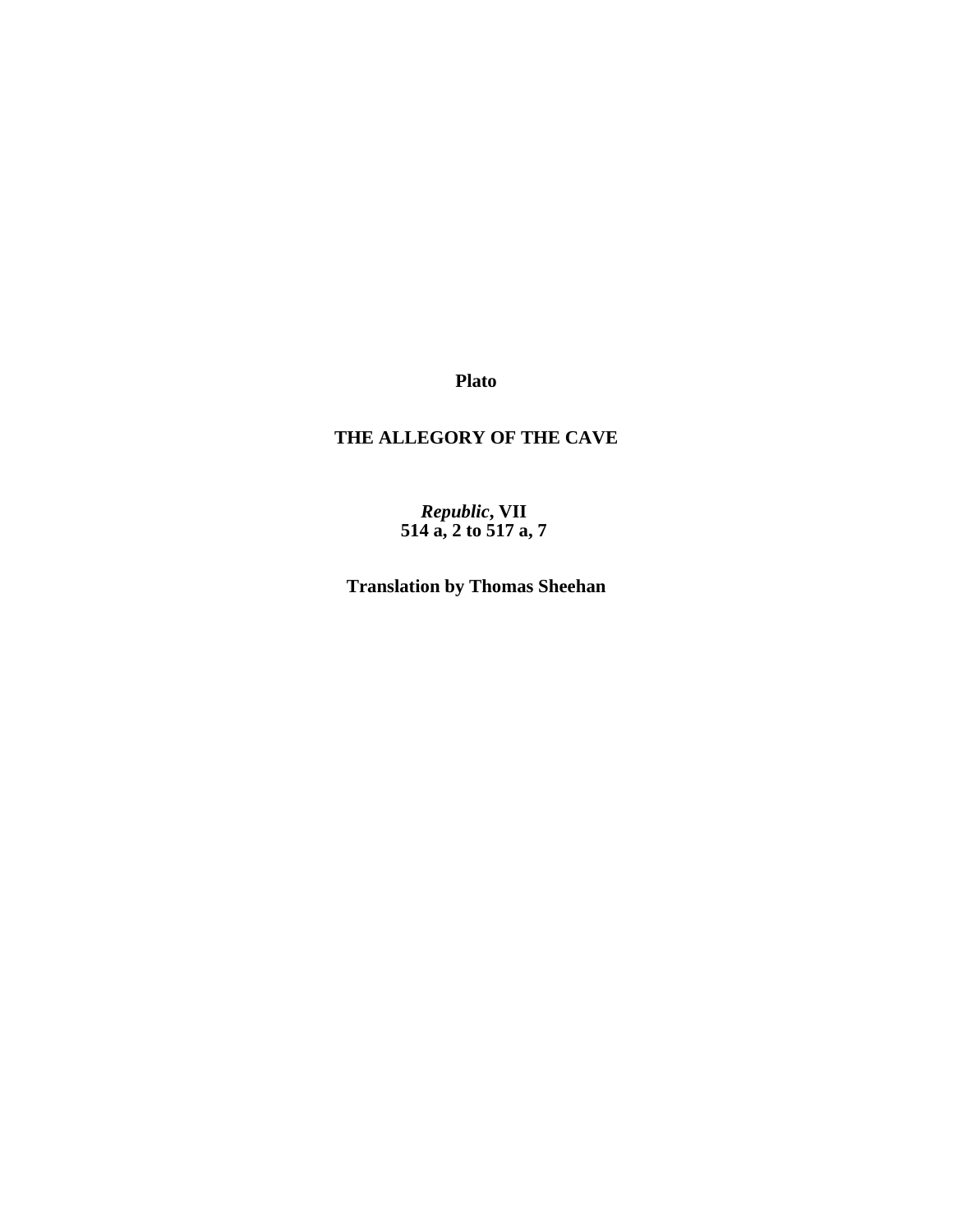# **THE ALLEGORY OF THE CAVE**

SOCRATES: Next, said I [= Socrates], compare our nature in respect of education and its lack to such an experience as this.

# **PART ONE: SETTING THE SCENE: THE CAVE AND THE FIRE**

#### **The cave**

SOCRATES: Imagine this: People live under the earth in a cavelike dwelling. Stretching a long way up toward the daylight is its entrance, toward which the entire cave is gathered. The people have been in this dwelling since childhood, shackled by the legs and neck..Thus they stay in the same place so that there is only one thing for them to look that: whatever they encounter in front of their faces. But because they are shackled, they are unable to turn their heads around.

#### **A fire is behind them, and there is a wall between the fire and the prisoners**

SOCRATES: Some light, of course, is allowed them, namely from a fire that casts its glow toward them from behind them, being above and at some distance. Between the fire and those who are shackled [i.e., behind their backs] there runs a walkway at a certain height. Imagine that a low wall has been built the length of the walkway, like the low curtain that puppeteers put up, over which they show their puppets.

#### **The images carried before the fire**

SOCRATES: So now imagine that all along this low wall people are carrying all sorts of things that reach up higher than the wall: statues and other carvings made of stone or wood and many other artifacts that people have made. As you would expect, some are talking to each other [as they walk along] and some are silent.

GLAUCON: This is an unusual picture that you are presenting here, and these are unusual prisoners. SOCRATES: They are very much like us humans, I [Socrates] responded.

#### **What the prisoners see and hear**

SOCRATES: What do you think? From the beginning people like this have never managed, whether on their own or with the help by others, to see anything besides the shadows that are [continually] projected on the wall opposite them by the glow of the fire.

GLAUCON: How could it be otherwise, since they are forced to keep their heads immobile for their entire lives?

SOCRATES: And what do they see of the things that are being carried along [behind them]? Do they not see simply these [namely the shadows]?

GLAUCON: Certainly.

SOCRATES: Now if they were able to say something about what they saw and to talk it over, do you not think that they would regard that which they saw on the wall as beings?

GLAUCON: They would have to.

SOCRATES: And now what if this prison also had an echo reverberating off the wall in front of them [the one that they always and only look at]? Whenever one of the people walking behind those in chains (and carrying the things) would make a sound, do you think the prisoners would imagine that the speaker were anyone other than the shadow passing in front of them?

GLAUCON: Nothing else, by Zeus!

SOCRATES: All in all, I responded, those who were chained would consider nothing besides the shadows of the artifacts as the unhidden.

GLAUCON: That would absolutely have to be.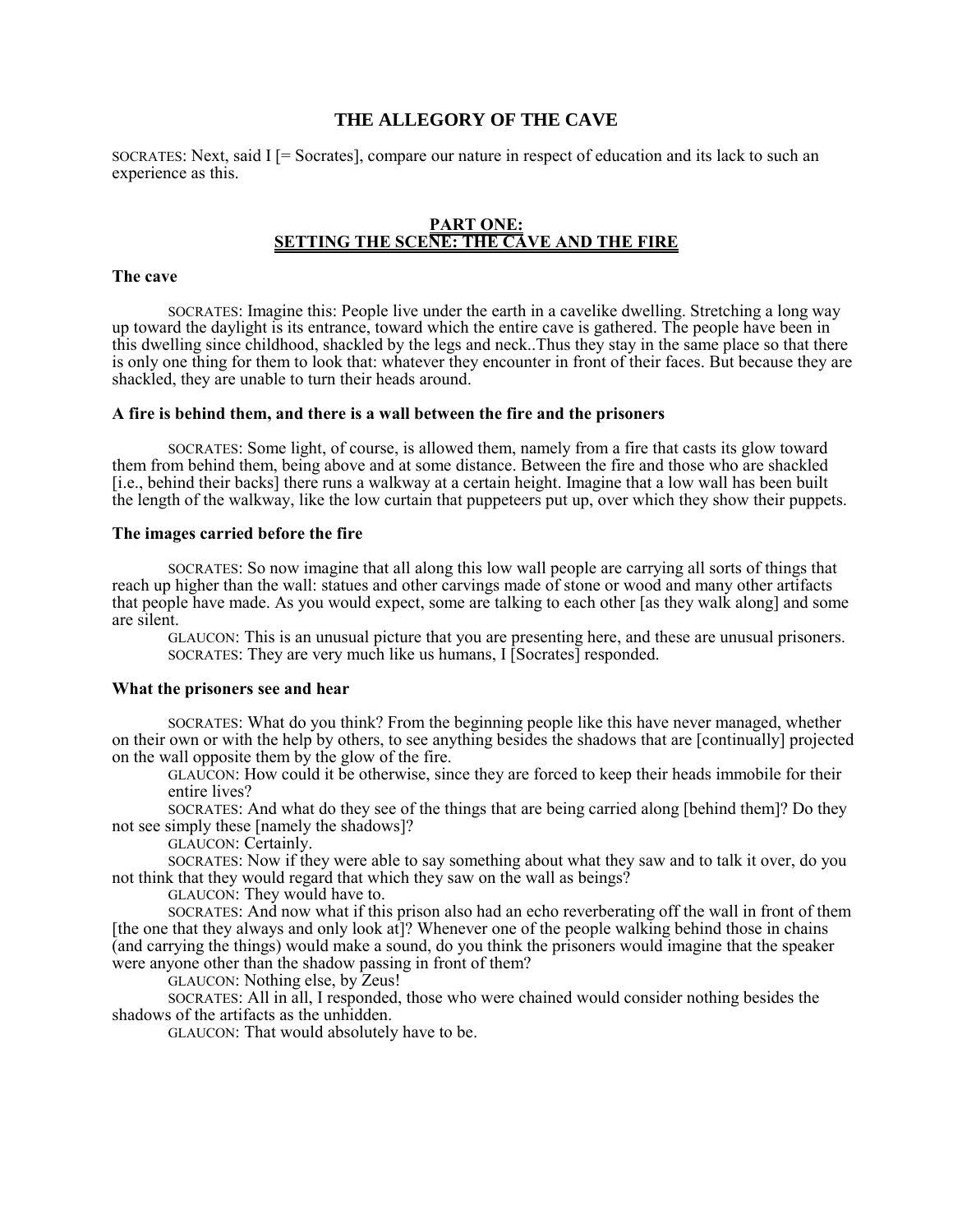### **PART TWO: THREE STAGES OF LIBERATION**

### **FREEDOM, STAGE ONE**

### **A prisoner gets free**

SOCRATES: So now, I replied, watch the process whereby the prisoners are set free from their chains and, along with that, cured of their lack of insight, and likewise consider what kind of lack of insight must be if the following were to happen to those who were chained.

#### **Walks back to the fire**

SOCRATES: Whenever any of them was unchained and was forced to stand up suddenly, to turn around, to walk, and to look up toward the light, in each case the person would be able to do this only with pain and because of the flickering brightness would be unable to look at those things whose shadows he previously saw.

#### **Is questioned about the objects**

SOCRATES: If all this were to happen to the prisoner, what do you think he would say if someone were to inform him that what he saw before were [mere] trifles but that now he was much nearer to beings; and that, as a consequence of now being turned toward what is more in being, he also saw more correctly?

#### **The answer he gives**

SOCRATES: And if someone were [then] to show him any of the things that were passing by and forced him to answer the question about what it was, don't you think that he would be a wit's end and in addition would consider that what he previously saw [with is own eyes] was more unhidden than what was now being shown [to him by someone else].

GLAUCON: Yes, absolutely.

#### **Looking at the fire-light itself**

SOCRATES: And if someone even forced him to look into the glare of the fire, would his eyes not hurt him, and would he not then turn away and flee [back] to that which he is capable of looking at? And would he not decide that [what he could see before without any help] was in fact clearer than what was now being shown to him?

GLAUCON: Precisely.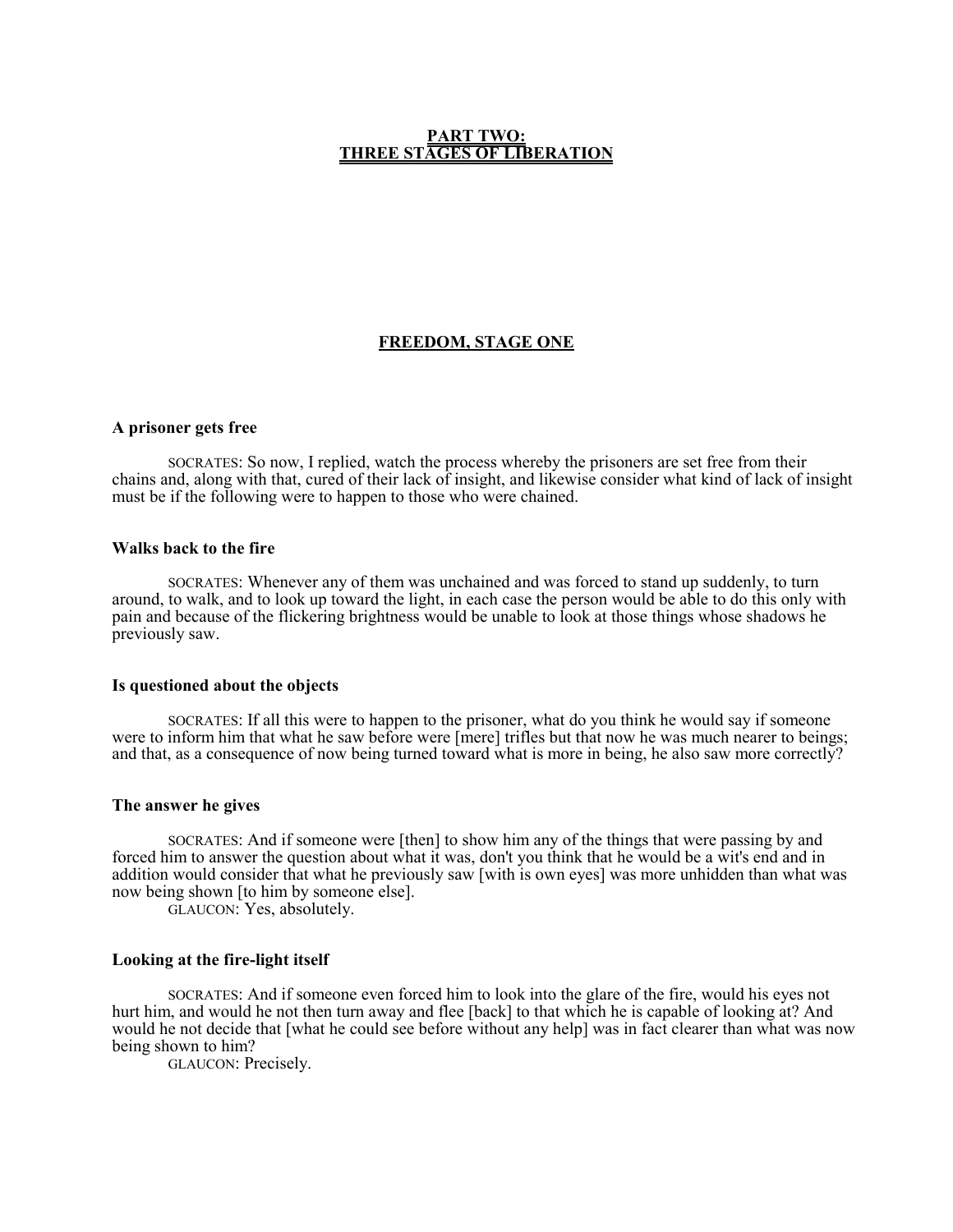# **FREEDOM, STAGE TWO**

### **Out of the cave into daylight**

SOCRATES: Now, however, if someone, using force, were to pull him [who had been freed from his chains] away from there and to drag him up the cave's rough and steep ascent and not to let go of him until he had dragged him out into the light of the sun...

#### **Pain, rage, blindness**

SOCRATES: ...would not the one who had been dragged like this feel, in the process, pain and rage? And when he got into the sunlight, wouldn't his eyes be filled with the glare, and wouldn't he thus be unable to see any of the things that are now revealed to him as the unhidden?

GLAUCON: He would not be able to do that at all, at least not right away.

# **Getting used to the light**

SOCRATES: It would obviously take some getting accustomed, I think, if it should be a matter of taking into one's eyes that which is up there outside the cave, in the light of the sun.

#### **Shadows and reflections**

SOCRATES: And in this process of acclimitization he would first and most easily be able to look at (1) shadows and after that (2) the images of people and the rest of things as they are reflected in water.

#### **Looking at things directly**

SOCRATES: Later, however, he would be able to view (3) the things themselves [the beings, instead of the dim reflections]. But within the range of such things, he might well contemplate what there is in the heavenly dome, and this dome itself, more easily during the night by looking at the light of the stars and the moon, [more easily, that is to say,] than by looking at the sun and its glare during the day.

GLAUCON: Certainly.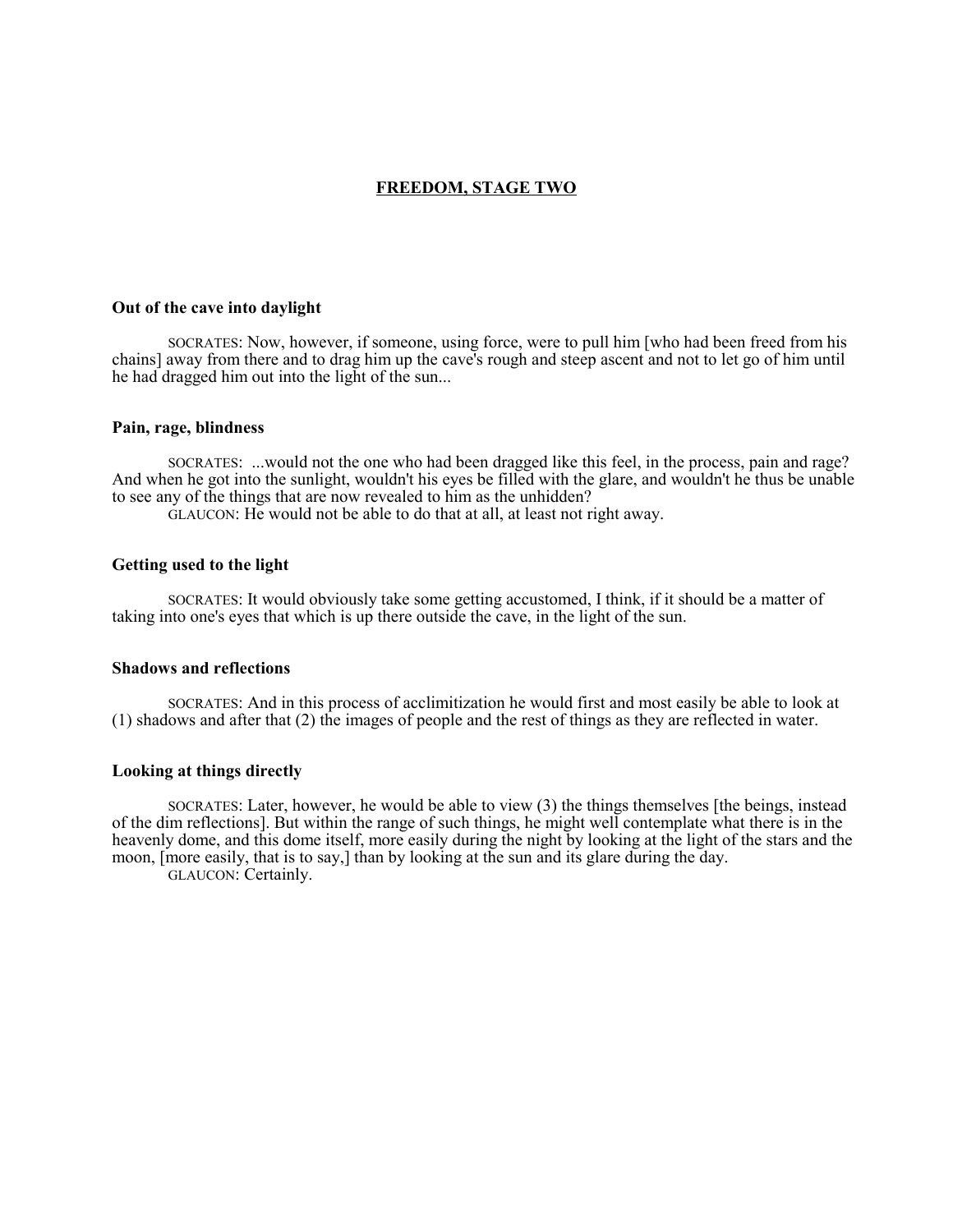### **FREEDOM, STAGE THREE: THE SUN**

#### **Looking at the sun itself**

SOCRATES: But I think that finally he would be in the condition to look at (4) the sun itself, not just at its reflection whether in water or wherever else it might appear, but at the sun itself, as it is in and of itself and in the place proper to it and to contemplate of what sort it is.

GLAUCON: It would necessarily happen this way.

#### **Thoughts about the sun: its nature and functions**

SOCRATES: And having done all that, by this time he would also be able to gather the following about the sun: (1) that it is that which grants both the seasons and the years; (2) it is that which governs whatever there is in the now visible region of sunlight; and (3) that it is also the cause of all those things that the people dwelling in the cave have before they eyes in some way or other.

GLAUCON: It is obvious that he would get to these things -- the sun and whatever stands in its light

-- after he had gone out beyond those previous things, the merely reflections and shadows.

#### **Thoughts about the cave**

SOCRATES: And then what? If he again recalled his first dwelling, and the "knowing" that passes as the norm there, and the people with whom he once was chained, don't you think he would consider himself lucky because of the transformation that had happened and, by contrast, feel sorry for them? GLAUCON: Very much so.

#### **What counts for "wisdom" in the cave**

SOCRATES: However, what if among the people in the previous dwelling place, the cave, certain honors and commendations were established for whomever most clearly catches sight of what passes by and also best remembers which of them normally is brought by first, which one later, and which ones at the same time? And what if there were honors for whoever could most easily foresee which one might come by next?

#### **What would the liberated prisoner now prefer?**

SOCRATES: Do you think the one who had gotten out of the cave would still envy those within the cave and would want to compete with them who are esteemed and who have power? Or would not he or she much rather wish for the condition that Homer speaks of, namely "to live on the land [above ground] as the paid menial of another destitute peasant"? Wouldn't he or she prefer to put up with absolutely anything else rather than associate with those opinions that hold in the cave and be that kind of human being?

GLAUCON: I think that he would prefer to endure everything rather than be that kind of human being.